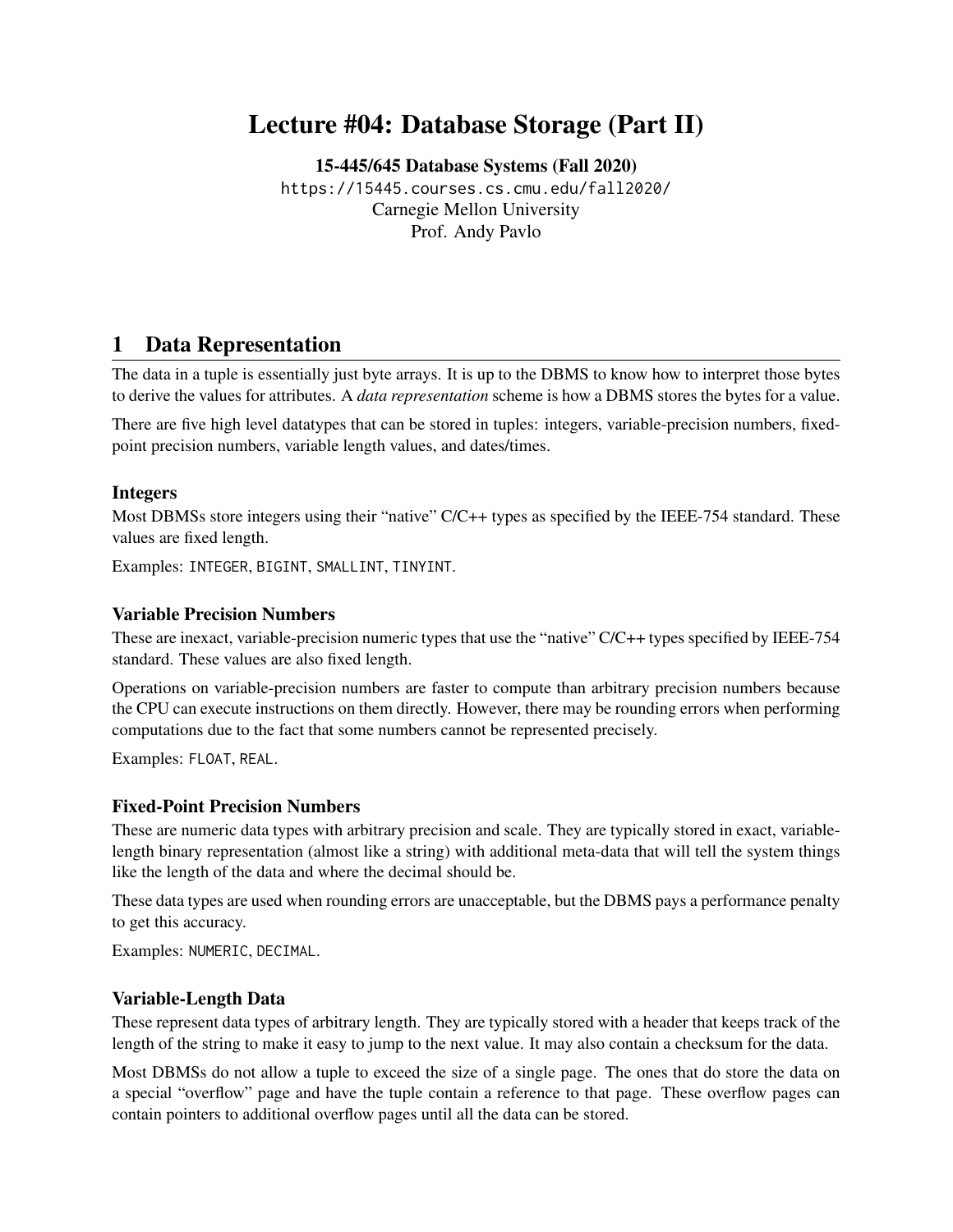Some systems will let you store these large values in an external file, and then the tuple will contain a pointer to that file. For example, if the database is storing photo information, the DBMS can store the photos in the external files rather than having them take up large amounts of space in the DBMS. One downside of this is that the DBMS cannot manipulate the contents of this file. Thus, there are no durability or transaction protections.

Examples: VARCHAR, VARBINARY, TEXT, BLOB.

## Dates and Times

Representations for date/time vary for different systems. Typically, these are represented as some unit time (micro/milli)seconds since the unix epoch.

Examples: TIME, DATE, TIMESTAMP.

# System Catalogs

In order for the DBMS to be able to deciphter the contents of tuples, it maintains an internal catalog to tell it meta-data about the databases. The meta-data will contain information about what tables and columns the databases have along with their types and the orderings of the values.

Most DBMSs store their catalog inside of themselves in the format that they use for their tables. They use special code to "bootstrap" these catalog tables.

# 2 Workloads

There are many different workloads for database systems. By workload, we are referring to the general nature of requests a system will have to handle. This course will focus on two types: Online Transaction Processing and Online Analytical Processing.

#### OLTP: Online Transaction Processing

An OLTP workload is characterized by fast, short running operations, simple queries that operate on single entity at a time, and repetitive operations. An OLTP workload will typically handle more writes than reads.

An example of an OLTP workload is the Amazon storefront. Users can add things to their cart, they can make purchases, but the actions only affect their account.

#### OLAP: Online Analytical Processing

An OLAP workload is characterized by long running, complex queries, reads on large portions of the database. In OLAP worklaods, the database system is analyzing and deriving new data from existing data collected on the OLTP side.

An example of an OLAP workload would be Amazon computing the five most bought items over a one month period for these geographical locations.

# HTAP: Hybrid Transaction + Analytical Processing

A new type of workload which has become popular recently is HTAP, which is like a combination which tries to do OLTP and OLAP together on the same database.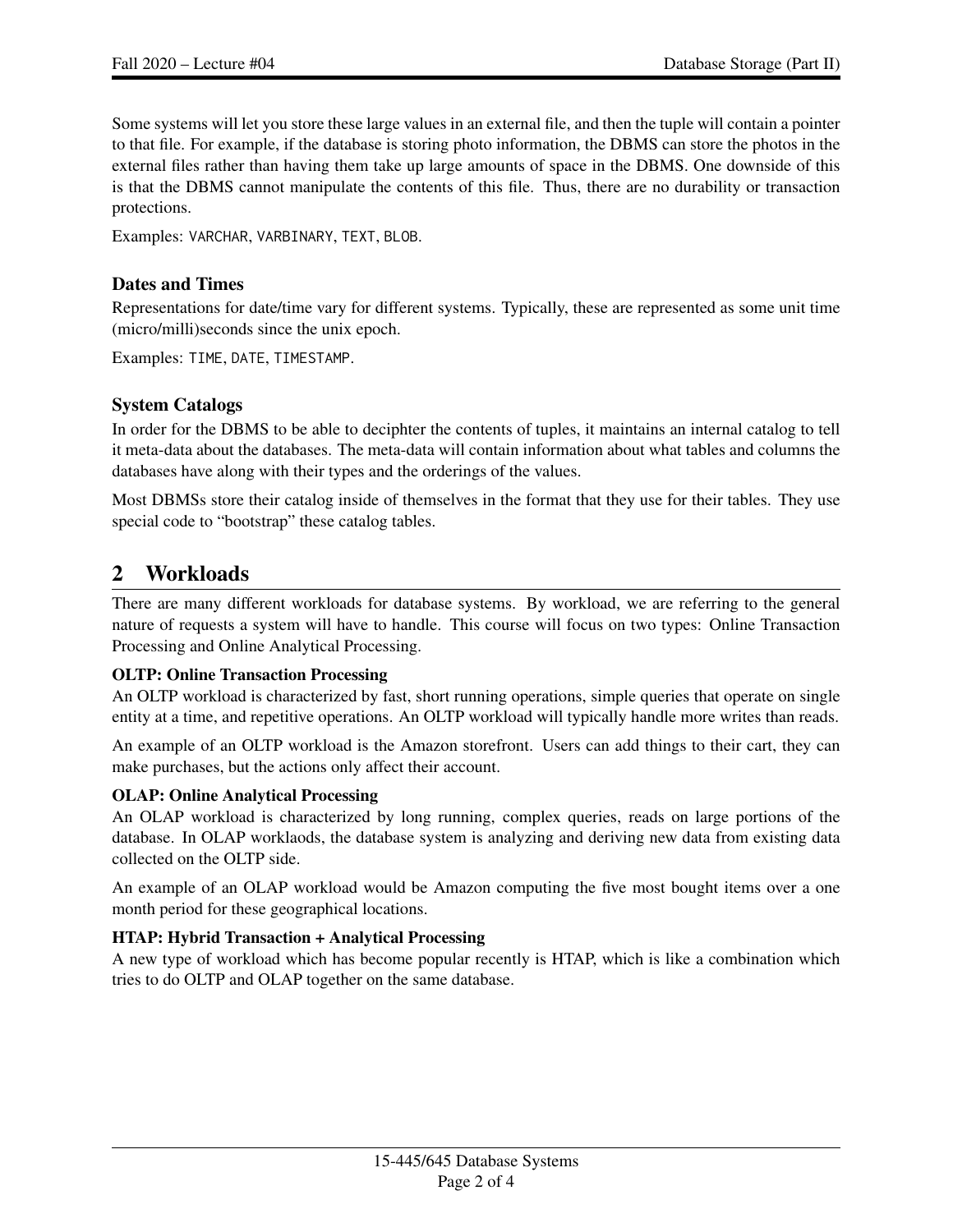

# 3 Storage Models

There are different ways to store tuples in pages. We have assumed the **n-ary storage model** so far.

# N-Ary Storage Model (NSM)

In the n-ary storage model, the DBMS stores all of the attributes for a single tuple contiguously in a single page, so NSM is also known as a "row store." This approach is ideal for OLTP workloads where requests are insert-heavy and transactions tend to operate only an individual entity. It is ideal because it takes only one fetch to be able to get all of the attributes for a single tuple.

# Advantages:

- Fast inserts, updates, and deletes.
- Good for queries that need the entire tuple.

# Disadvantages:

• Not good for scanning large portions of the table and/or a subset of the attributes. This is because it pollutes the buffer pool by fetching data that is not needed for processing the query.